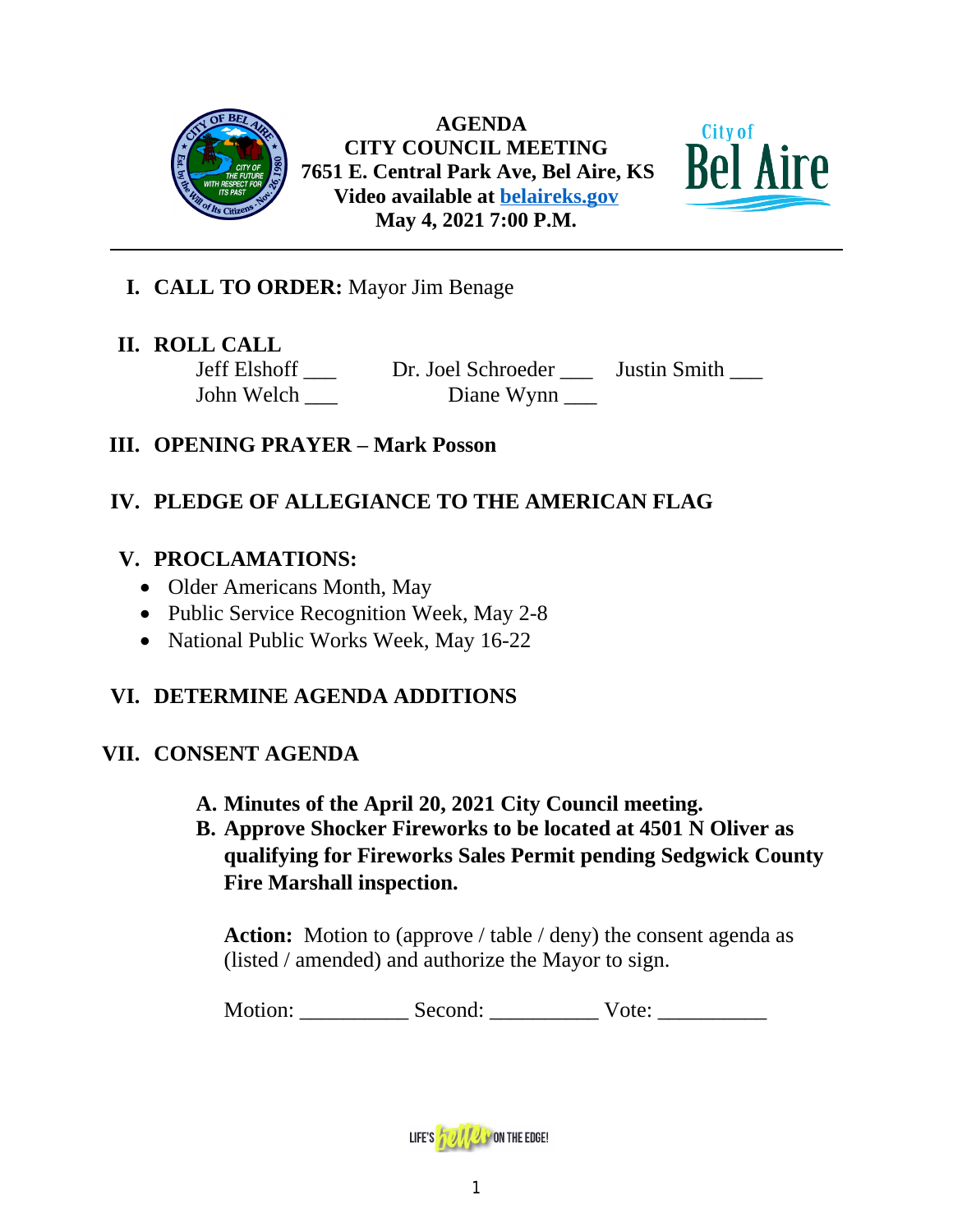### **VIII. DISCUSSION AND APPROVAL OF APPROPRIATIONS ORDINANCE**

### **A. Consideration of Appropriations Ordinance 21-08 in the amount of \$832,591.95**

Action: Motion to (approve / table / deny) Appropriations Ordinance 21-08.

Motion: \_\_\_\_\_\_\_\_\_\_\_ Second: \_\_\_\_\_\_\_\_\_\_\_ Vote: \_\_\_\_\_\_\_\_\_\_\_

# **IX. CITY REQUESTED APPEARANCES – None**

**X. CITIZEN CONCERNS:** Oral communication from the audience *(Please move to the podium and state your name & address so that you can be clearly heard by the viewing public as well as the Governing Body. Comments are limited to three (3) minutes unless additional time is granted by the Mayor).*

### **XI. REPORTS**

- **A. Council Member Reports**
- **B. Mayor's Report**
- **C. City Attorney Report**
- **D. City Manager Report**

# **XII. ORDINANCES, RESOLUTIONS AND FINAL ACTIONS**

## **A. Consideration of an Intergovernmental Service Agreement with Park City for mutual assistance of building and related inspection personnel.**

**Action**: Motion to (approve / deny / table) the Intergovernmental Services Agreement with Park City and authorize the Mayor to sign.

Motion \_\_\_\_\_\_\_\_\_\_\_\_\_\_ Second \_\_\_\_\_\_\_\_\_\_\_\_\_ Vote \_\_\_\_\_\_\_\_\_\_

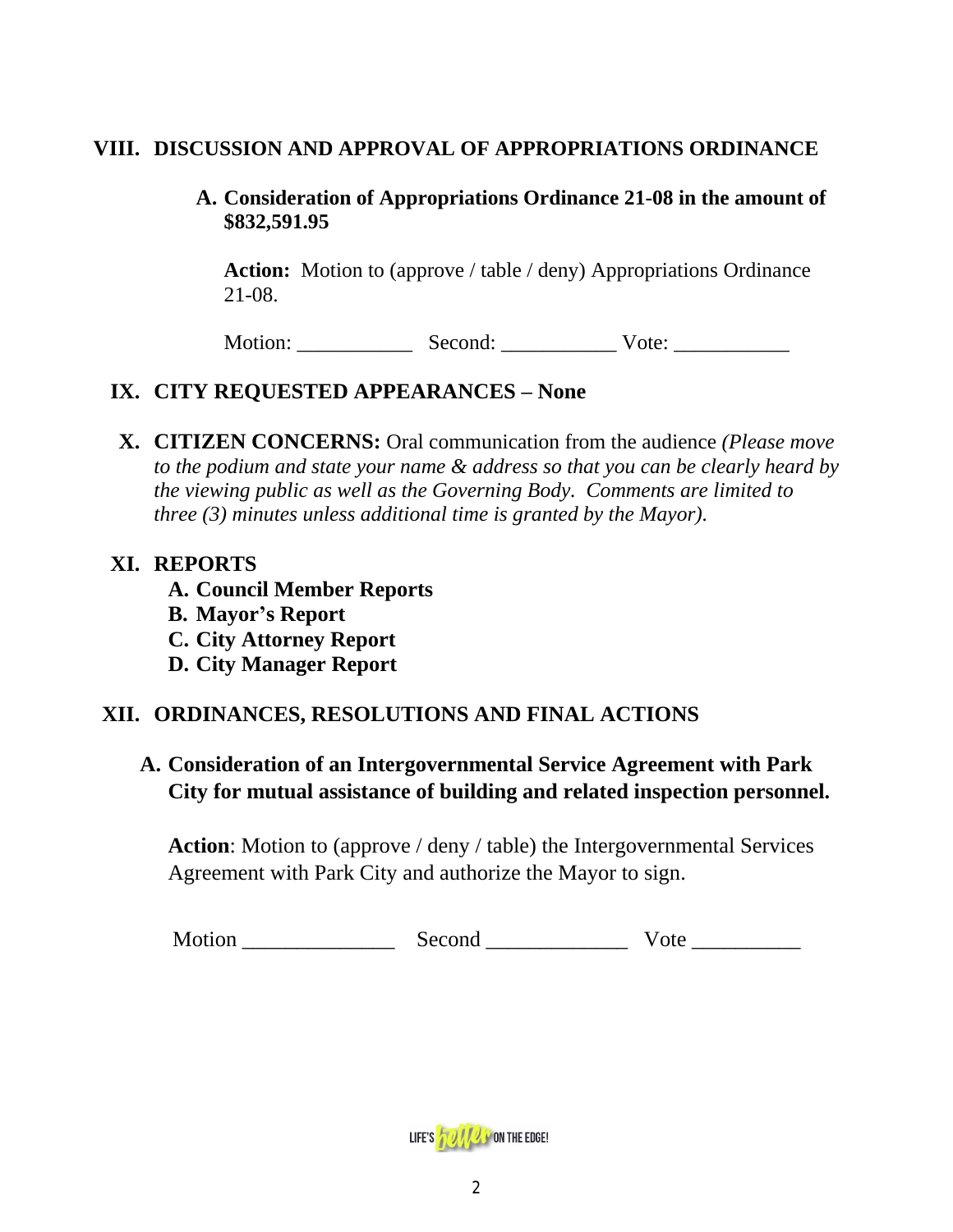## **B. Consideration of accepting a bid for Slurry Seal on Select Residential and Arterial Streets. One bid was received:**

| Contractor            | Residential  | Arterial     | <b>Total Bid</b> |
|-----------------------|--------------|--------------|------------------|
| South Central Sealing | \$154,764.45 | \$262,483.37 | \$417,247.82     |
| and Paving            |              |              |                  |
| Vance Brothers, Inc.  | No Bid       | No Bid       | No Bid           |
| Intermountain Slurry  | No Bid       | No Bid       | No Bid           |
| Seal                  |              |              |                  |
| Engineer's Estimate   | \$180,000    | \$220,000    | \$400,000        |

**Action**: Motion to (accept / deny / table) the bid from South Central Sealing and Paving in the amount not to exceed \$417,247.82 and authorize the Mayor to sign.

Motion Second Vote 2008

## **C. Consideration of an Executive Session**

**Action:** Motion to go into executive session for the sole purpose of discussing the subject of: Attorney Client consultation about preliminary contract negotiations pursuant to the KSA 75-4319 exception for: Attorney Client Privilege. Invite the City Manager and the City Attorney. The meeting will be for a period of  $\equiv$  minutes, and the open meeting will resume in City Council Chambers at \_\_\_\_\_\_\_PM.

Motion: \_\_\_\_\_\_\_\_\_\_\_\_\_ Second: \_\_\_\_\_\_\_\_\_\_\_\_\_ Vote: \_\_\_\_\_\_\_\_\_\_\_\_\_

# **D. Consideration of A Resolution Approving the Sale of Chisholm Creek Utility Authority Refunding and Improvement Revenue Bonds, Series 2021**

**Action**: Motion to (approve / deny / table) A Resolution Approving the Sale of Chisholm Creek Utility Authority Refunding and Improvement Revenue Bonds, Series 2021 and authorize the Mayor to sign.

Motion \_\_\_\_\_\_\_\_\_\_\_\_\_\_ Second \_\_\_\_\_\_\_\_\_\_\_\_\_ Vote \_\_\_\_\_\_\_\_\_\_